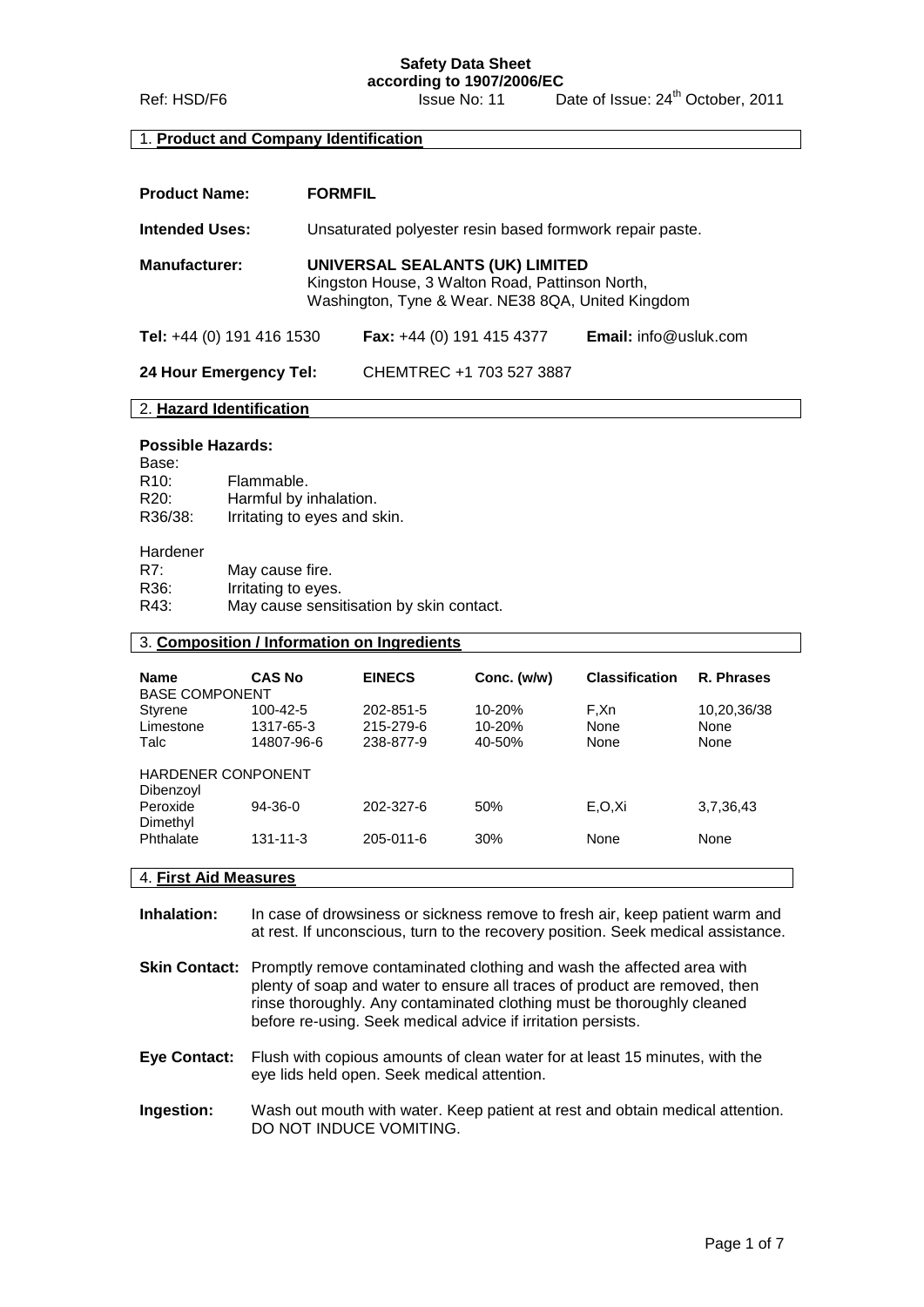## **Safety Data Sheet**

**according to 1907/2006/EC**

| Ref: HSD/F6                                | Issue No: 11                                                      | Date of Issue: 24 <sup>th</sup> October, 2011                                                                                                                                                                                                                                                                        |
|--------------------------------------------|-------------------------------------------------------------------|----------------------------------------------------------------------------------------------------------------------------------------------------------------------------------------------------------------------------------------------------------------------------------------------------------------------|
| 5. Fire Fighting Measures                  |                                                                   |                                                                                                                                                                                                                                                                                                                      |
| <b>Suitable Extinguisher Media:</b>        | sand.                                                             | Alcohol-resistant foam, dry powder, carbon dioxide or                                                                                                                                                                                                                                                                |
| <b>Unsuitable Extinguishing Media:</b>     | Water, halons.                                                    |                                                                                                                                                                                                                                                                                                                      |
| <b>Exposure Hazards:</b>                   |                                                                   | May give off toxic fumes if heated or involved in a fire,<br>including carbon monoxide, carbon dioxide, benzoic<br>acid, benzene and phenyl benzoate.                                                                                                                                                                |
| <b>Special Protective Equipment:</b>       | apparatus.                                                        | In the event of fire wear self-contained breathing                                                                                                                                                                                                                                                                   |
| 6. Accidental Release Measures             |                                                                   |                                                                                                                                                                                                                                                                                                                      |
| <b>Personal Precautions:</b>               | Eliminate all ignition sources.                                   | Wear protective equipment as specified in Section 8.<br>Do not eat, drink or smoke. Avoid contact with skin<br>and eyes. Avoid breathing vapours and dust.                                                                                                                                                           |
| <b>Environmental Precautions:</b>          | Environment Agency.                                               | Eliminate all ignition sources. Keep people and<br>animals away. Prevent entry into drains, sewers and<br>watercourses. If spillage enters drains leading to<br>sewerage works inform the local water company. If<br>spillage enters rivers or watercourses inform the                                               |
| Spillages:                                 | See Section 13.                                                   | Cordon off area. Absorb/contain spillage using inert<br>absorbent granules, sand or earth. Transfer collected<br>material to heavy-duty plastic/steel drums and keep in<br>a well ventilated place for subsequent safe disposal.                                                                                     |
| 7. Handling and Storage                    |                                                                   |                                                                                                                                                                                                                                                                                                                      |
| Handling:                                  | smoking, and after work                                           | No specific precautions required when handling<br>unopened containers; follow any relevant manual<br>handling guidance. Refer to Sections 6 and 8 if<br>exposure to product is possible. Take precautionary<br>measures against static discharges. Wash thoroughly<br>with soap and water before eating, drinking or |
| Storage:                                   |                                                                   | Store in original containers in a well ventilated area<br>away from heat, sunlight, ignition sources or open<br>flame. Keep away from reducing agents (eg amines),<br>acids, alkalis and heavy metal compounds (eg<br>accelerators, driers, metal soaps).                                                            |
| 8. Exposure Controls / Personal Protection |                                                                   |                                                                                                                                                                                                                                                                                                                      |
| <b>Occupational Exposure Standards:</b>    | WEL.<br>during the exposure period.<br>$4mg/m3$ (respirable) WEL. | Styrene - 8 hour TWA 100ppm, 15 min STEL 250ppm<br>This exposure limit must not be exceeded at any time<br>Talc - 8 hour TWA $1mg/m3$ (respirable) WEL.<br>General Dust - 8 hour TWA 10mg/m <sup>3</sup> (total inhalable),                                                                                          |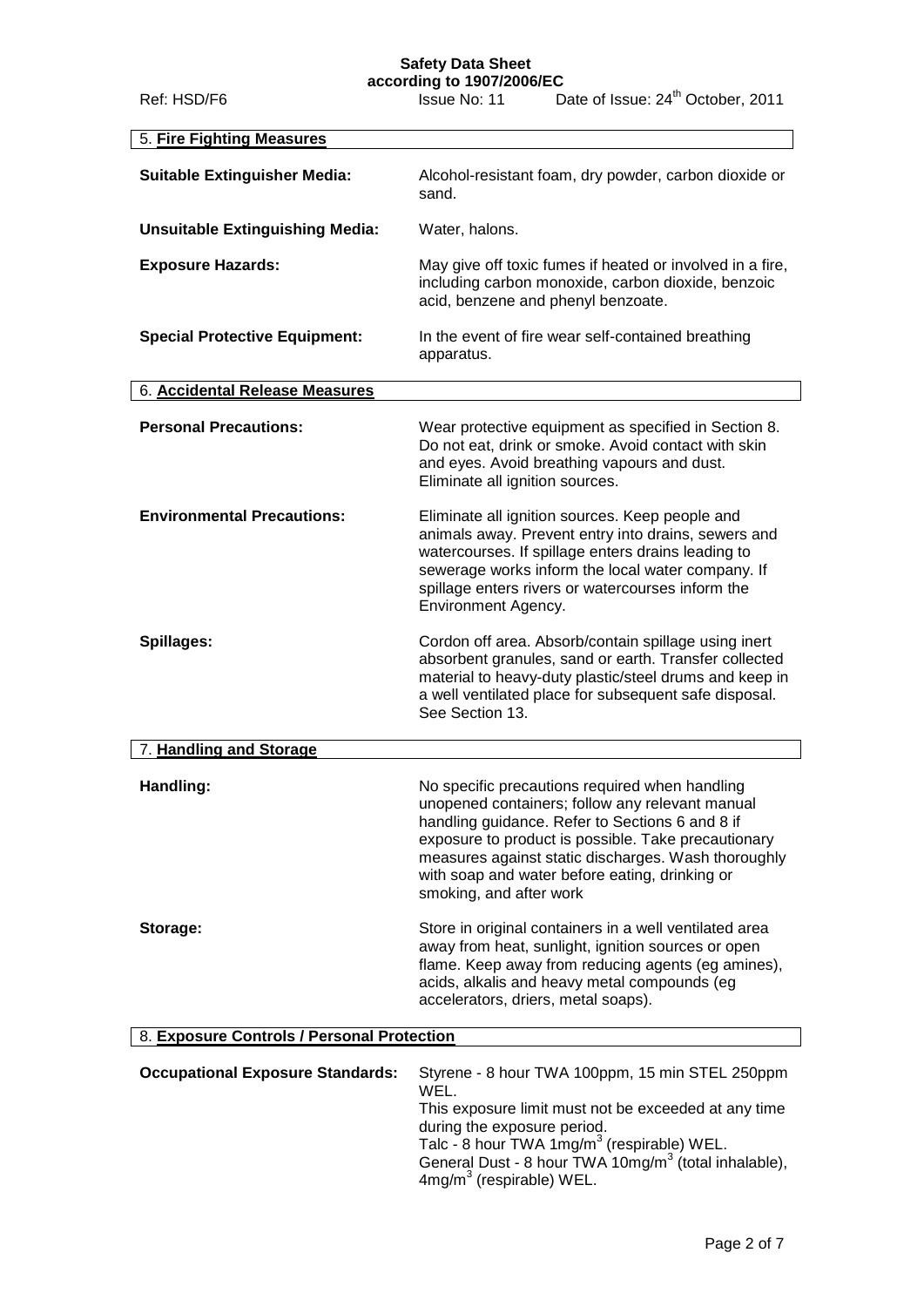| <b>Safety Data Sheet</b><br>according to 1907/2006/EC |                                                                                                                                                                                                                                                                                                                                                                                                                                                                                                                                                                                                          |  |  |  |
|-------------------------------------------------------|----------------------------------------------------------------------------------------------------------------------------------------------------------------------------------------------------------------------------------------------------------------------------------------------------------------------------------------------------------------------------------------------------------------------------------------------------------------------------------------------------------------------------------------------------------------------------------------------------------|--|--|--|
| Ref: HSD/F6                                           | Date of Issue: 24 <sup>th</sup> October, 2011<br>Issue No: 11                                                                                                                                                                                                                                                                                                                                                                                                                                                                                                                                            |  |  |  |
|                                                       | While the base component contains talc and general<br>dusts, which have an Workplace Exposure Limits<br>assigned to them, these materials are not present in<br>powder form and therefore do not present an<br>inhalation hazard.<br>Dibenzoyl Peroxide - 8 hour TWA 5mg/m <sup>3</sup> WEL.<br>Dimethyl Phthalate - 8 hour TWA 5mg/m <sup>3</sup> , 15min<br>STEL 10mg/m <sup>3</sup> WEL.<br>While the hardener component contains dibenzoyl<br>peroxide and dimethyl phthalate, it is very unlikely that<br>these Workplace Exposure Limits would be exceeded<br>under foreseeable conditions of use. |  |  |  |
| <b>Engineering Control Measures:</b>                  | Refer to any applicable COSHH assessments.<br>Engineering controls should be used where<br>practicable in preference to personal protection and<br>may include physical containment and good<br>ventilation.                                                                                                                                                                                                                                                                                                                                                                                             |  |  |  |
| <b>Respiratory Protection:</b>                        | If levels of styrene exceed the above limits, or in the<br>unlikely event that the limits for dibenzoyl peroxide or<br>dimethyl phthalate are exceeded, use an approved<br>respirator fitted with an appropriate gas cartridge<br>(organic substance). All items must conform to EN149<br>and should be suitable for the levels of contamination<br>present in the workplace.                                                                                                                                                                                                                            |  |  |  |
| <b>Hand Protection:</b>                               | Wear Neoprene, Nitrile or PVC gloves or gauntlets.<br>These must be manufactured to EN374. The material<br>breakthrough time should be stated by the glove<br>manufacturer, and must be observed at all times.                                                                                                                                                                                                                                                                                                                                                                                           |  |  |  |
| <b>Eye Protection:</b>                                | If eye contact with the product is likely chemical<br>resistant goggles should be worn.                                                                                                                                                                                                                                                                                                                                                                                                                                                                                                                  |  |  |  |
| <b>Body Protection:</b>                               | Wear suitable impervious, chemical resistant overalls.                                                                                                                                                                                                                                                                                                                                                                                                                                                                                                                                                   |  |  |  |
| <b>Foot Protection:</b>                               | Wear chemical resistant safety footwear.                                                                                                                                                                                                                                                                                                                                                                                                                                                                                                                                                                 |  |  |  |
| <b>Hygiene Measures:</b>                              | Handle in accordance with good industrial hygiene<br>and safety practice.                                                                                                                                                                                                                                                                                                                                                                                                                                                                                                                                |  |  |  |

| 9. Physical and Chemical Properties |                                                      |                    |                                  |                                       |                  |                  |
|-------------------------------------|------------------------------------------------------|--------------------|----------------------------------|---------------------------------------|------------------|------------------|
| Appearance:                         | Base                                                 | Off-white<br>paste | <b>Boiling Point: Base</b>       |                                       |                  | $>=145^{\circ}C$ |
|                                     | Hardener                                             | White paste        |                                  | Hardener                              |                  | Decomposes       |
| <b>Odour: (Base)</b><br>(Hardener)  | <b>Styrene</b><br>Faint                              |                    | Vapour Pressure @ 20°C:          |                                       | Base<br>Hardener | 6.52mb<br>N/A    |
| <b>pH:</b> (Base)<br>(Hardener)     | N/A<br>Weak Acid                                     |                    |                                  | Evaporation Rate (Butyl Acetate = 1): |                  | N/D              |
| <b>Flash Point: (Base)</b>          | $>31^{\circ}$ C<br>(Hardener) > SADT value           |                    | <b>Flammable Limits in Air:</b>  |                                       | Upper:<br>Lower: | 6.1%<br>1.1%     |
| <b>Solubility: (Base)</b>           | Immiscible in water<br>(Hardener) Insoluble in water |                    | <b>Autoignition Temperature:</b> |                                       | (Base)           | $490^{\circ}$ C  |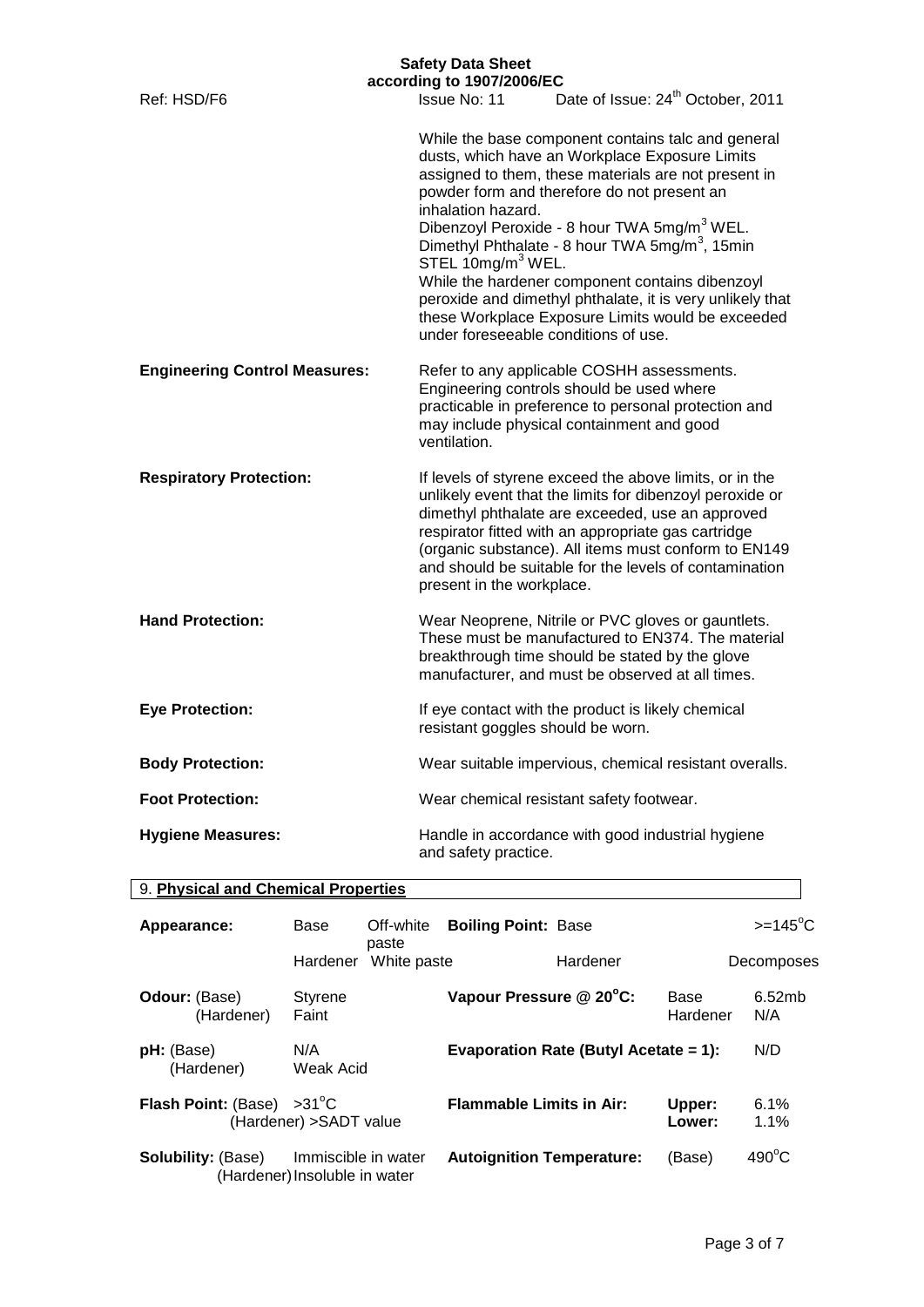|                                                                                                       |                                                                                                                  | <b>Safety Data Sheet</b><br>according to 1907/2006/EC |                                                                                                                                                                                                                                                                            |                |  |
|-------------------------------------------------------------------------------------------------------|------------------------------------------------------------------------------------------------------------------|-------------------------------------------------------|----------------------------------------------------------------------------------------------------------------------------------------------------------------------------------------------------------------------------------------------------------------------------|----------------|--|
| Ref: HSD/F6                                                                                           |                                                                                                                  | Issue No: 11                                          | Date of Issue: 24 <sup>th</sup> October, 2011                                                                                                                                                                                                                              |                |  |
|                                                                                                       |                                                                                                                  | <b>SADT: (Hardener)</b>                               |                                                                                                                                                                                                                                                                            | $50^{\circ}$ C |  |
| Flammability: (Base) Flammable                                                                        | (Hardener) N/D                                                                                                   |                                                       | Peroxide Content: (Hardener)                                                                                                                                                                                                                                               | 49-51%         |  |
| <b>Specific Gravity:</b>                                                                              | 1.74 (Mixed)                                                                                                     |                                                       | Active Oxygen Content: (Hardener) 3.24-3.37%                                                                                                                                                                                                                               |                |  |
| 10. Stability and Reactivity                                                                          |                                                                                                                  |                                                       |                                                                                                                                                                                                                                                                            |                |  |
| Stability:                                                                                            | Base:<br>Hardener:                                                                                               | the SADT of 50°C.                                     | Stable under normal conditions (see Section 7).<br>A dangerous self-accelerating decomposition reaction<br>and, under certain circumstances, explosion or fire<br>can be caused by direct contact with incompatible<br>substances or by thermal decomposition at and above |                |  |
| <b>Materials to Avoid:</b>                                                                            | Base:<br>Hardener:                                                                                               | Strong oxidising agents.<br>and friction.             | Acids, alkali, heavy metals and reducing agents.<br>Avoid contact with rust, iron and copper. Do not mix<br>with peroxide accelerators. Do not mix with reducing<br>agents. Avoid temperatures above 25°C. Avoid shock                                                     |                |  |
|                                                                                                       | Hazardous Decomposition Products: Carbon monoxide, carbon dioxide, benzoic acid,<br>benzene and phenyl benzoate. |                                                       |                                                                                                                                                                                                                                                                            |                |  |
|                                                                                                       | 11. Toxicological Information                                                                                    |                                                       |                                                                                                                                                                                                                                                                            |                |  |
| There is no data available on the product itself.<br>The following data applies to the Base material. |                                                                                                                  |                                                       |                                                                                                                                                                                                                                                                            |                |  |
| <b>Acute Toxicity:</b>                                                                                |                                                                                                                  |                                                       |                                                                                                                                                                                                                                                                            |                |  |
| Inhalation:                                                                                           |                                                                                                                  | Harmful.                                              |                                                                                                                                                                                                                                                                            |                |  |
| <b>Eye Contact:</b>                                                                                   |                                                                                                                  | Irritating to the eyes.                               |                                                                                                                                                                                                                                                                            |                |  |
| <b>Skin Contact:</b>                                                                                  |                                                                                                                  | Irritating to the skin.                               |                                                                                                                                                                                                                                                                            |                |  |
| Ingestion:                                                                                            |                                                                                                                  |                                                       | May result in irritation to the gastro intestinal tract.                                                                                                                                                                                                                   |                |  |
| The following data applies to the Benzoyl peroxide component of the Hardener material.                |                                                                                                                  |                                                       |                                                                                                                                                                                                                                                                            |                |  |
| <b>Acute Toxicity:</b>                                                                                |                                                                                                                  |                                                       |                                                                                                                                                                                                                                                                            |                |  |
| <b>Eye Contact:</b>                                                                                   |                                                                                                                  | Moderately irritating.                                |                                                                                                                                                                                                                                                                            |                |  |
| <b>Skin Contact:</b>                                                                                  |                                                                                                                  | Non-irritating.                                       |                                                                                                                                                                                                                                                                            |                |  |
| Ingestion:                                                                                            |                                                                                                                  | Oral LD50 (rat) >5000 mg/kg                           |                                                                                                                                                                                                                                                                            |                |  |
| <b>Genotoxicity:</b>                                                                                  |                                                                                                                  | Ames test: not mutagenic.                             |                                                                                                                                                                                                                                                                            |                |  |
| 12. Ecological Information                                                                            |                                                                                                                  |                                                       |                                                                                                                                                                                                                                                                            |                |  |

There is no data available on the product itself.

The following data applies to un-mixed material only, as once the base and hardener are combined the harmful constituents will react to form an inert product. Both styrene and dibenzoyl peroxide are readily biodegradable.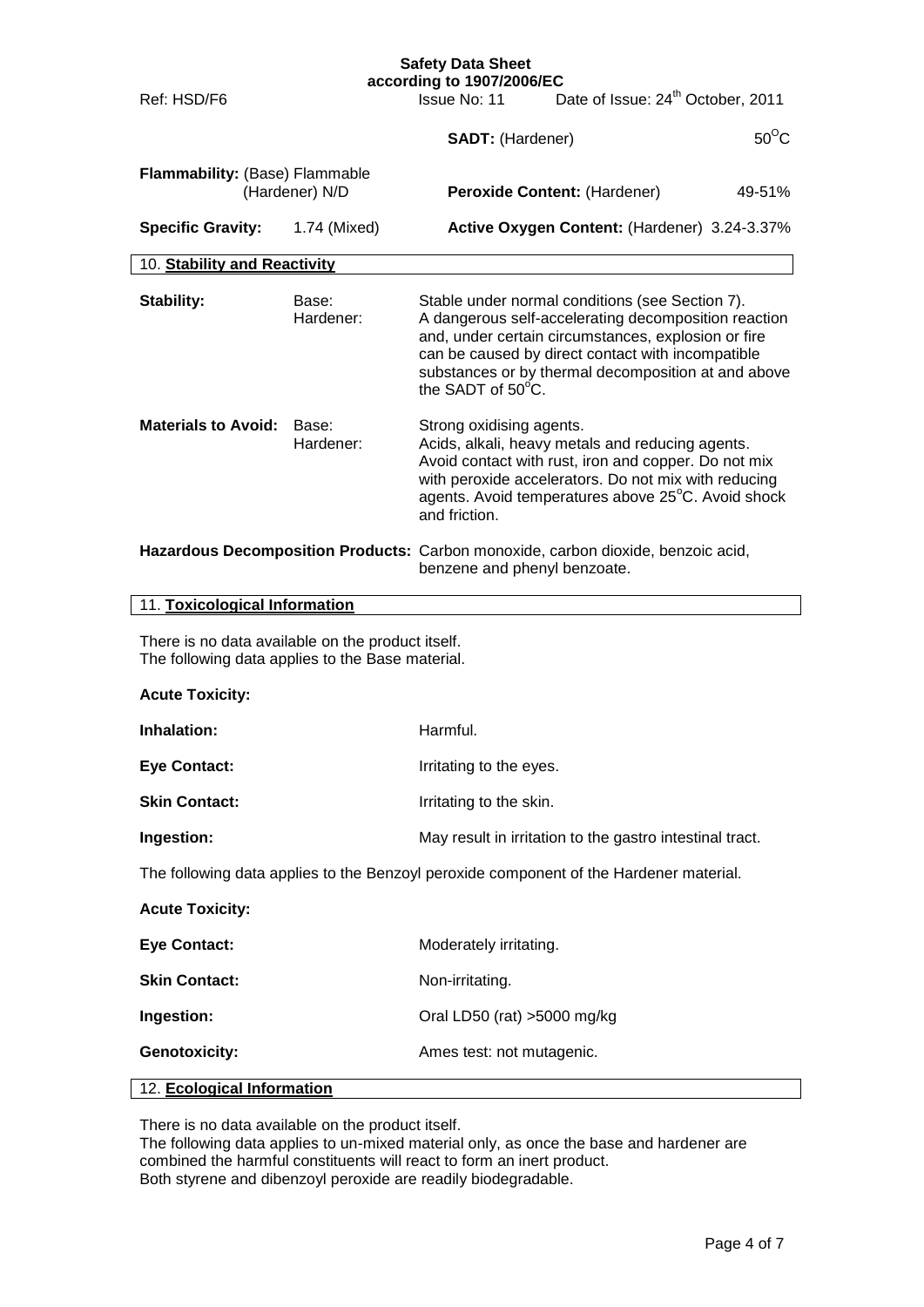#### **Safety Data Sheet according to 1907/2006/EC**

Ref: HSD/F6 Issue No: 11 Date of Issue: 24<sup>th</sup> October, 2011

#### **Dibenzoyl peroxide (78%)**

| <b>Ecotoxicity:</b> | Fish: Acute toxicity, $96h$ -LC50 = 2.0 mg/ltr (Poecilia reticulata)     |
|---------------------|--------------------------------------------------------------------------|
|                     | Bacteria: Activated sludge respiration inhibition test EC50 = 35 mg/ltr. |

Hazardous for water. Do not allow the product to reach ground water, water bodies or sewage systems. Must not reach sewage water or drainage ditch undiluted or unneutralised.

#### 13. **Disposal Considerations**

Un-reacted materials: Dispose of used containers and un-reacted product as hazardous waste, in accordance with all applicable local and national regulations, and in compliance with the Environmental Protection (Duty of Care) Regulations 1991.

#### 14. **Transport Information**

| Kit:<br>UN Number:<br><b>ROAD</b>          | 3269                                                                             | Packaging Group:<br><b>AIR</b> | Ш   |  |
|--------------------------------------------|----------------------------------------------------------------------------------|--------------------------------|-----|--|
| ADR Class:                                 | Limited quantity                                                                 | Air Transport Number:          | 3   |  |
| ADR Hazard No:                             | in compliance with<br>chapter 3.4 LQ7<br>less than 5 litres per<br>inner package | Packaging Instruction:         | 370 |  |
| <b>SEA</b>                                 |                                                                                  |                                |     |  |
| <b>IMDG Class:</b>                         | 3                                                                                |                                |     |  |
| EMS:                                       | $F-E$ , S-D                                                                      |                                |     |  |
| Marine Pollutant:                          | No.                                                                              |                                |     |  |
| Proper Shipping Name: Polyester resin kit. |                                                                                  |                                |     |  |

#### 15. **Regulatory Information**

#### **EU Classification and Labelling Particulars:**

#### **Base:**

| <b>Designated Name:</b> | <b>FORMFIL - BASE</b> |
|-------------------------|-----------------------|
|-------------------------|-----------------------|

| <b>Classification:</b> | Flammable & Harmful |
|------------------------|---------------------|
|                        |                     |

| <b>Indication(s) of Danger:</b> |  | F & Xn |
|---------------------------------|--|--------|
|---------------------------------|--|--------|

**Contains:** Styrene

#### **Risk and Safety Phrases:**

| R <sub>10</sub> : | Flammable.                                                            |
|-------------------|-----------------------------------------------------------------------|
| R <sub>20</sub> : | Harmful by inhalation.                                                |
| R36/38:           | Irritating to eyes and skin.                                          |
| S23:              | Do not breathe vapours.                                               |
| S36/37/39:        | Wear suitable protective clothing, gloves and eye/face<br>protection. |

#### **Hardener:**

**Classification:** Oxidising & Irritant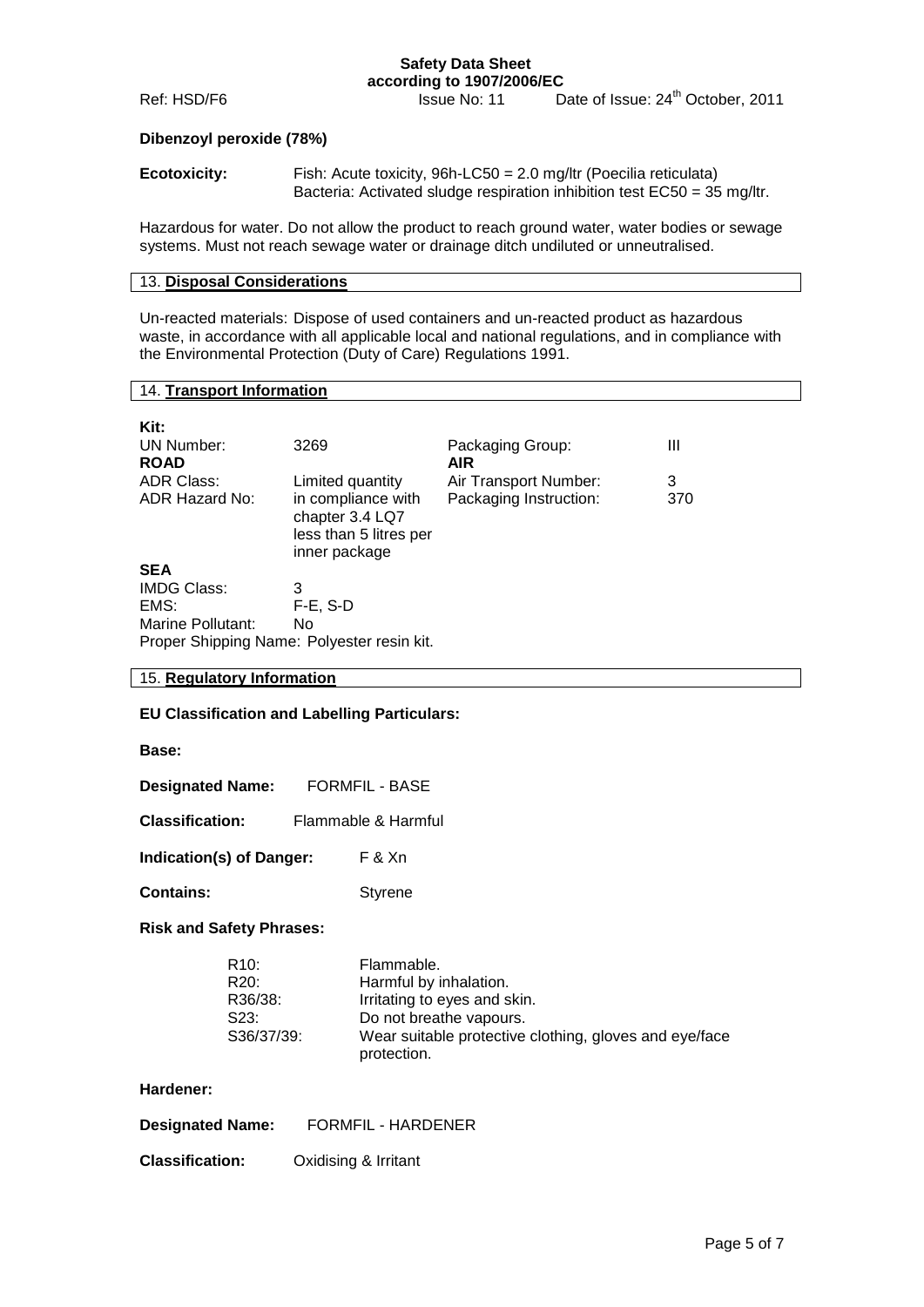# **Safety Data Sheet**

|                                  |                                                         | Jaiciy Dala Jil <del>ce</del> l<br>according to 1907/2006/EC                                                                                                                                                                                                                                                                                                                                                                                     |                                                                                                                                                                                                                                                                                                  |  |
|----------------------------------|---------------------------------------------------------|--------------------------------------------------------------------------------------------------------------------------------------------------------------------------------------------------------------------------------------------------------------------------------------------------------------------------------------------------------------------------------------------------------------------------------------------------|--------------------------------------------------------------------------------------------------------------------------------------------------------------------------------------------------------------------------------------------------------------------------------------------------|--|
| Ref: HSD/F6                      |                                                         | Date of Issue: 24 <sup>th</sup> October, 2011<br>Issue No: 11                                                                                                                                                                                                                                                                                                                                                                                    |                                                                                                                                                                                                                                                                                                  |  |
|                                  | Indication(s) of Danger:                                | <b>O &amp; Xi</b>                                                                                                                                                                                                                                                                                                                                                                                                                                |                                                                                                                                                                                                                                                                                                  |  |
| <b>Contains:</b>                 |                                                         | 50% Dibenzoyl Peroxide with Dimethyl Phthalate                                                                                                                                                                                                                                                                                                                                                                                                   |                                                                                                                                                                                                                                                                                                  |  |
| <b>Risk and Safety Phrases:</b>  |                                                         |                                                                                                                                                                                                                                                                                                                                                                                                                                                  |                                                                                                                                                                                                                                                                                                  |  |
|                                  | R7:<br>R36:<br>R43:<br>$S3/7$ :<br>S14:<br>S26:<br>S50: | May cause fire.<br>Irritating to eyes.<br>May cause sensitisation by skin contact.<br>Keep container tightly closed in a cool place.<br>Keep away from reducing agents (e.g. amines), acids, alkalies<br>and heavy metal compounds (e.g. accelerators, driers, metal<br>soaps).<br>In case of contact with eyes, rinse immediately with plenty of<br>water and seek medical advice.<br>Do not mix with peroxide-accelerators or reducing agents. |                                                                                                                                                                                                                                                                                                  |  |
| <b>UK Guidance Publications:</b> |                                                         | EH40; Occupational Exposure Limits, HSE. Revised annually.<br>EH44; Dust in the Workplace: General Principles of Protection,<br>HSE.<br>EH26; Occupational Skin Diseases - Health and Safety<br>Precautions, HSE.<br>MDHS 14; Methods for the Determination of Respirable and<br>Total Dusts, HSE.<br><b>COSHH Essentials, HSE</b>                                                                                                               |                                                                                                                                                                                                                                                                                                  |  |
| <b>UK Legislation:</b>           |                                                         | <b>Statutory Provisions.</b><br>1992.<br>Regulations, 2002 - CHIP 3.                                                                                                                                                                                                                                                                                                                                                                             | Health and Safety at Work, etc Act, 1974, and relevant<br>Control of Substances Hazardous to Health Regulations, 1999.<br>The Manual Handling Operations Regulations, 1992.<br>The Personal Protective Equipment at Work Regulations,<br>Chemicals (Hazard Information and Packaging for Supply) |  |
| 16. Other Information            |                                                         |                                                                                                                                                                                                                                                                                                                                                                                                                                                  |                                                                                                                                                                                                                                                                                                  |  |

# 16. **Other Information**

## **Full Text of R-Phrases Referred to above:**

| R3:                      | Extreme risk of explosion by shock, friction, fire or other<br>sources of ignition.                                                                                                  |
|--------------------------|--------------------------------------------------------------------------------------------------------------------------------------------------------------------------------------|
| R7:                      | May cause fire.                                                                                                                                                                      |
| R <sub>10</sub> :        | Flammable.                                                                                                                                                                           |
| R <sub>20</sub> :        | Harmful by inhalation.                                                                                                                                                               |
| R36:                     | Irritating to eyes.                                                                                                                                                                  |
| R36/38:                  | Irritating to eyes and skin.                                                                                                                                                         |
| R43:                     | May cause sensitisation by skin contact.                                                                                                                                             |
| <b>Training Advice:</b>  | Do not use unless trained to do so. Refer to the Technical<br>Data Sheet for the product.                                                                                            |
| <b>Recommended Uses:</b> | For professional use only. This product is designed for use for<br>the rectification of surface defects on timber and metal<br>formwork, and for small defects in concrete surfaces. |